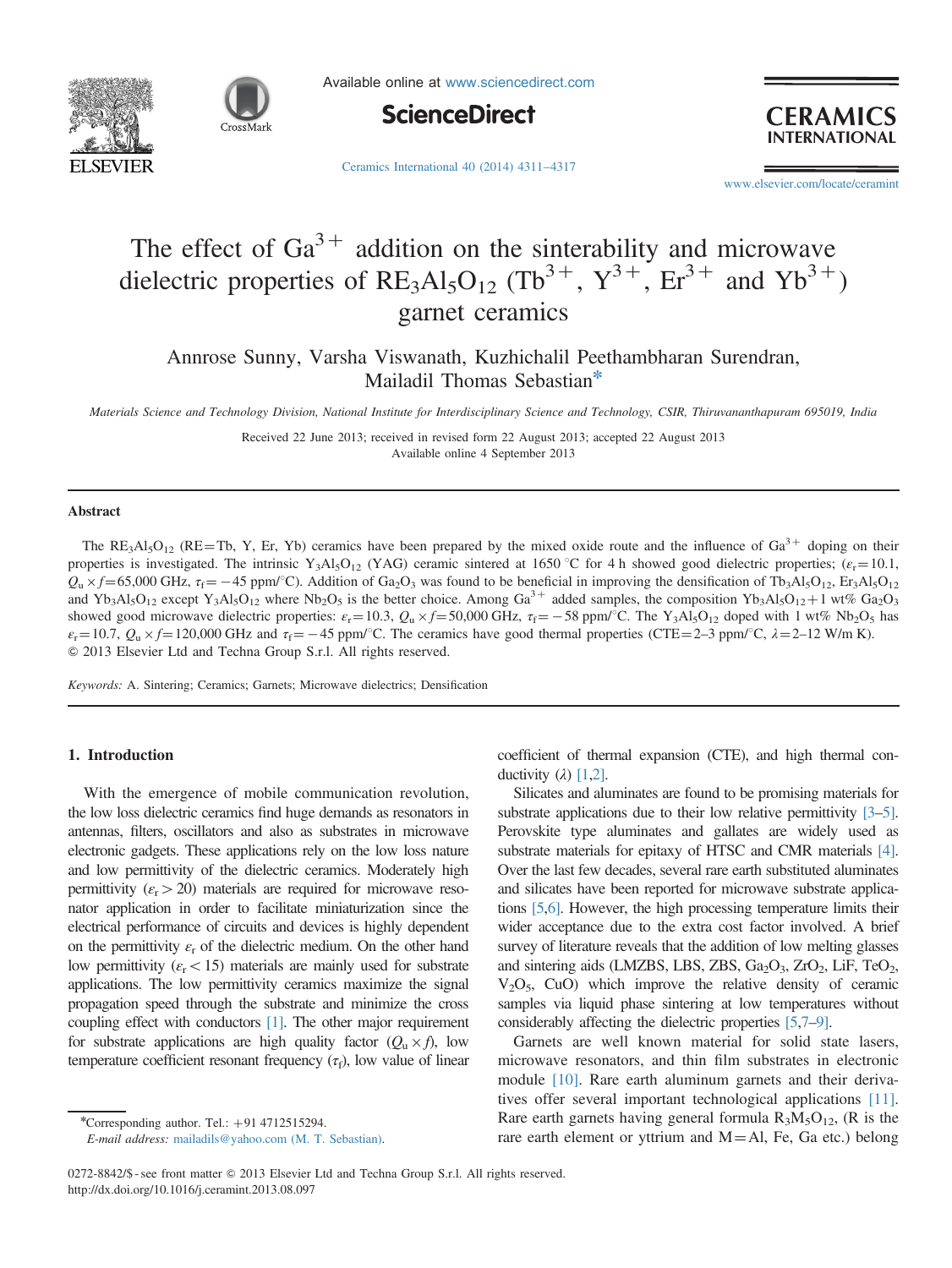to the hexaoctahedral class of cubic structure with  $a\overline{3}d$  space group [\[12\]](#page-6-0). Several authors attempted to investigate the structure–property relation of these garnets. For example, the chemical bond formation and hardness estimation of rare earth garnets has been studied by Gao et al. [\[13\]](#page-6-0). Hosokawa et al. reported the thermodynamical instability of rare earth garnets of high ionic radii [\[14\].](#page-6-0)

 $Y_3A_1S_0_{12}$  (YAG) is obviously a well studied material in this family. Despite the enormous applications of YAG materials in laser electronics, synthesis and development of coherently dense YAG has been a challenge. Recently Vlasova et al. reported the laser synthesis of YAG ceramics from powder mixtures of  $Y_2O_3 - Al_2O_3$  ceramics [\[15\]](#page-6-0). However, the microwave loss properties of these materials were largely unexplored until 2009, when Kagomiya et al. reported that the polycrystalline YAG ceramic sintered at  $1650 \degree C$  for 24 h offered very high densification (99%), exceedingly high quality factor ( $Q_u \times f = 440,000$  GHz), and relative permittivity of about 10.5 with a  $\tau_f$  of  $-66$  ppm/°C [\[16\]](#page-6-0). However, subsequent studies by other groups could not generate this high quality factor in YAG. For example, Zhou et al. reported that YAG ceramic doped with  $TiO<sub>2</sub>$  showed much inferior microwave dielectric properties  $(\varepsilon_r = 10.2, Q_u \times f = 80,100$ GHz,  $\tau_f = -30$  ppm/°C) but at a lower sintering temperature of 1150  $\degree$ C/4 h [\[17\].](#page-6-0) On the other hand, the YAG single crystal with garnet structure showed a quality factor 10,50,000 GHz [\[11\]](#page-6-0). Evidently, the factors' controlling dielectric loss mechanism in rare earth aluminate garnets with  $Y_3A_1S_01_2$  in particular, is not well understood. Selection of an ideal dopant or sintering aid for a peculiar microwave dielectric ceramic has been very tricky where key aspects of partial substitution as well as liquid phase sintering have to be considered. Even though the action of a dopant will vary from material to material, there are several reports on the effect of  $Ga<sub>2</sub>O<sub>3</sub>$  in improving the microwave dielectric properties, in different microwave ceramic systems. For example, Yang et al. in 2002 reported that  $Ga<sub>2</sub>O<sub>3</sub>$  is an ideal choice to improve the sintering behavior thereby resulting in the enhancement of density and microwave dielectric properties of a Ba $(Zn_{1/3}Ta_{2/3})O_3$  ceramic [\[18\]](#page-6-0). Shirey and Feteira was also found that  $Ga<sub>2</sub>O<sub>3</sub>$  is a useful sintering aid in other systems like  $Ba(Mg_{1/3}Ta_{2/3})O_3$  [\[19\]](#page-6-0), BaTiO<sub>3</sub> [\[20\]](#page-6-0) etc. Hence the present study investigates the effect of trivalent  $(Ga^{3+})$  dopant in rare earth garnets  $RE<sub>3</sub>Al<sub>5</sub>O<sub>12</sub>$  (RE=Tb, Y, Er, Yb) on their sintering behavior (densification) and microwave dielectric properties.

## 2. Experimental procedure

The conventional solid state ceramic route was employed for the preparation of  $RE<sub>3</sub>Al<sub>5</sub>O<sub>12</sub>$  (RE=Tb, Y, Er, Yb) ceramics. High purity powders of Tb<sub>2</sub>O<sub>3</sub>, Y<sub>2</sub>O<sub>3</sub>, Er<sub>2</sub>O<sub>3</sub> and Yb<sub>2</sub>O<sub>3</sub> (99.9%, IRE, India),  $Al_2O_3$  (99.9%, Sigma-Aldrich, USA) were stoichiometrically weighed and ball milled using zirconia balls in ethanol for 24 h. The ceramic powders were calcined at 1250 °C for 4 h. 1 wt%  $Ga_2O_3$  ( $\geq$  99.99%, Sigma-Aldrich, USA) were added to the fine powder of calcined  $(Tb_3Al_5O_{12})$ TbAG,  $(Y_3A1_5O_{12})$  YAG,  $(Er_3A1_5O_{12})$  ErAG and  $(Yb_3A1_5O_{12})$  YbAG. 4 wt% Poly Vinyl Alcohol (PVA) (molecular weight 22,000, BDH Lab Suppliers, UK) solution was then added to it and mixed. It was then dried, ground well and pressed into cylindrical disks of various dimensions for microwave dielectric (diameter = 11 mm, thickness =  $3-4$  mm), linear thermal expansion (diameter  $= 8$  mm, thickness  $= 10$  mm) and thermal conductivity (diameter =  $12.6$  mm, thickness =  $1.8$  mm) measurements. The sintering of the rare earth garnet was carried out in the temperature range  $1400-1650$  °C for 4 h.

The sintered and powdered samples were used to analyze the crystalline structure and phase purity by the X-ray diffraction technique using Ni filtered CuKα radiation (PANalytical X′ Pert PRO Diffractometer, Netherlands). The microstructures of the sintered samples were studied using scanning electron microscope (JEOL-SEM 5601v, Tokyo, Japan). The samples were polished well and thermally etched for 30 min at a temperature  $50^{\circ}$ C below the sintering temperature. The surface of thermally etched sample was coated with a thin layer of gold prior to SEM analysis. The sintered densities of the specimen were measured by the Archimedes method. The microwave dielectric properties were measured in the frequency range of 5–15 GHz using a Vector Network Analyzer (E5071C, Agilent Technologies, USA). The relative permittivity of the material was measured using Hakki– Coleman technique modified by Courtney. The  $TE<sub>011</sub>$  mode was used for this measurement [\[21\]](#page-6-0). The unloaded quality factor  $(Q_{\rm u})$ was measured using  $TE_{01\delta}$  mode by the cavity method [\[22\]](#page-6-0). The temperature variation of resonant frequency  $(\tau_f)$  was measured by noting the temperature at regular intervals of  $5^{\circ}$ C in the course of heating and was calculated using the equation [\[23\]](#page-6-0).

$$
\tau_f = \frac{1}{f_0} \frac{\Delta f}{\Delta T} \tag{1}
$$

where  $f_0$  is the resonant frequency at room temperature,  $\Delta f$  is the variation in resonant frequency and  $\Delta T$  is the corresponding difference in temperatures. The thermal diffusivity  $(\alpha)$  of the sintered samples were measured in the room temperature using Laser Flash Thermal Properties Analyzer (Flash Line 2000, Anter Corporation, USA). Thermal conductivity  $(\lambda)$  was then calculated using the equation [\[24\]](#page-6-0),

$$
\lambda = \alpha \rho C_p \tag{2}
$$

where  $C_p$  is the specific heat capacity and  $\rho$  is the density of the material. The linear coefficient of thermal expansion (CTE) of the ceramic sample was measured using dilatometer (DIL 402 PC, NETZSCH, Germany) in the temperature range  $30-500$  °C. CTE was calculated using the equation [\[23\]](#page-6-0).

$$
CTE = \frac{1}{L} \frac{\Delta L}{\Delta T}
$$
 (3)

where L is the length of the material,  $\Delta L/\Delta T$  is the change in length per unit change in temperature.

#### 3. Results and discussion

Garnet is one of the most studied materials due to their enormous potential as a host material in solid state lasers. The powder XRD patterns of  $RE_3Al_5O_{12}$ , (RE=Tb, Y, Er, Yb)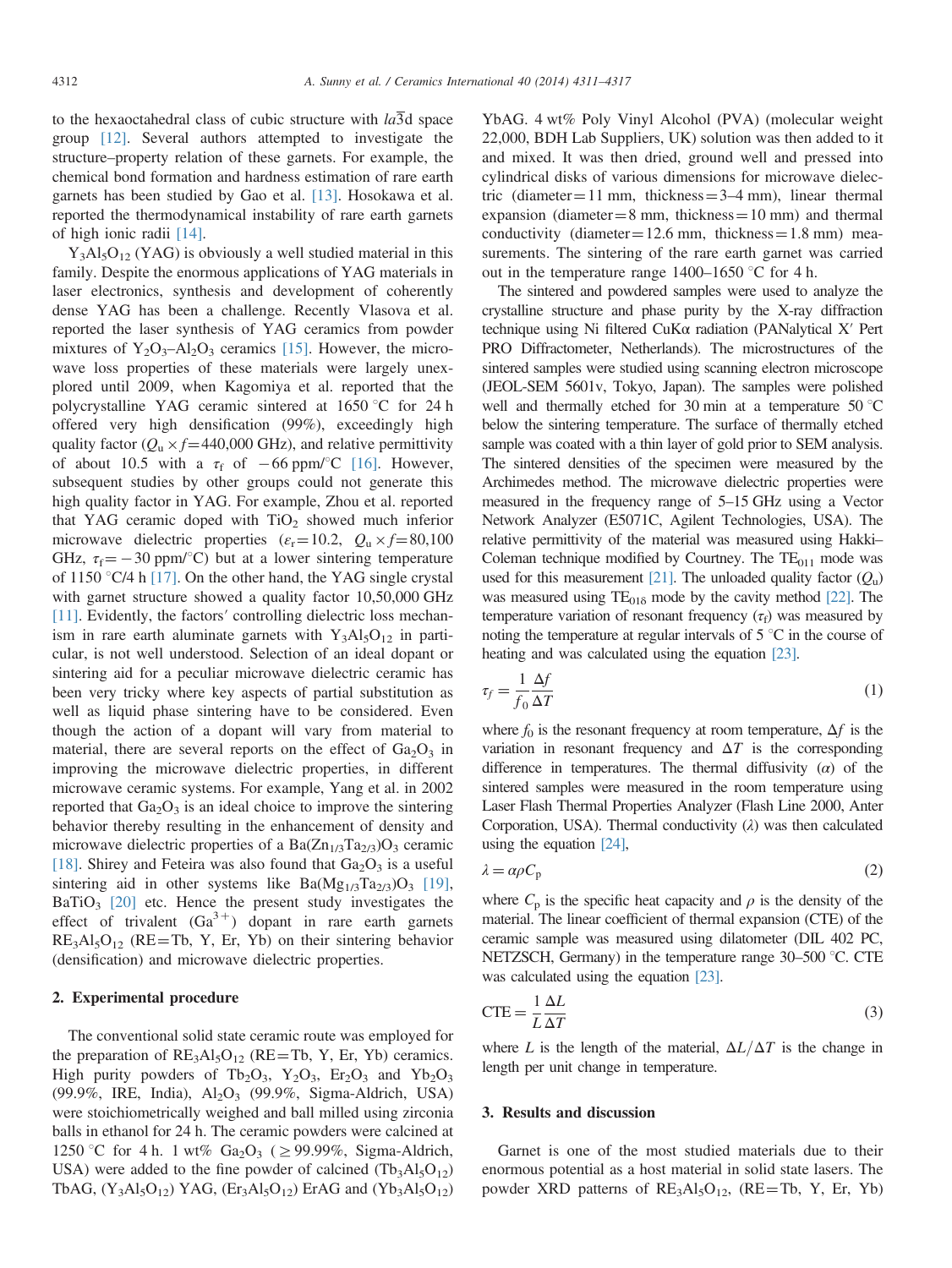<span id="page-2-0"></span>sintered in the range 1550–1650  $\degree$ C/4 h are shown in Fig. 1. The cubic unit cell of a general garnet compound  $A_3B'_3B''_3O_{12}$ contains eight formula units. It has a bcc structure (space group  $la\overline{3}d$  or  $O_{10}^h$ ) with 160 (80) atoms in the primitive cubic cell. Usually the  $RE^{3+}$  ions occupy the 24(c) sites and each are dodecahedroally coordinated to eight O. The  $O^{2-}$  anions occupy the  $96(h)$  sites whose exact locations depend on three structural parameters  $x$ ,  $y$ , and  $z$ . There are two different sites for  $Al^{3+}$ , Al<sub>oct</sub> (B' ion) occupy the 16(*a*) site with octahedral point symmetry  $(C_{3i})$  and  $Al_{tet}$  ( $B''$  ion) occupy the 24(d) sites with tetrahedral point symmetry (S4). In short, the  $RE_3Al_5O_{12}$ garnet structure can be viewed as interconnected octahedraons,



Fig. 1. The powder XRD patterns of (a)  $Tb_3Al_5O_{12}$  (TbAG) sintered at 1575 °C for 4 h, (b)  $Y_3Al_5O_{12}$  (YAG) sintered at 1650 °C for 4 h, (c) Er<sub>3</sub>Al<sub>5</sub>O<sub>12</sub> (ErAG) sintered at 1600 °C for 4 h and (d)  $Yb_3Al_5O_{12}$  (YbAG) sintered at 1650  $\degree$ C for 4 h.

tetrahedrons, and dodecahedrons with shared O atoms at the corners [\[25\]](#page-6-0). The peaks are indexed using the JCPDS file no. 76-0111, which belongs to cubic rare earth garnets with  $a\overline{3}d$ [no. 230] space group. From Fig. 1 it is obvious that the XRD patterns of all the compositions are similar with an expected shift in peak positions due to the gradual decrease in the ionic radius of  $RE^{3+}$  ions [\[26\]](#page-6-0). A similar periodic shift in peak positions with decrease of ionic radius of the  $RE<sup>3+</sup>$  cation and subsequent shrinkage of the unit cell was observed in several other low loss rare earth based systems such as  $RETiTaO<sub>6</sub> [27]$  $RETiTaO<sub>6</sub> [27]$ and  $Sr_2(RE, Nb)O_6$  [\[28\].](#page-6-0) As part of the present investigation we have synthesized several other rare earth aluminate garnets based on  $RE_3Al_5O_{12}$  (RE=Pr, Nd, Sm, Gd, Dy) but are found to be crystallizing in a polyphasic structure as a mixture of  $REAIO<sub>3</sub>$  and  $Al<sub>2</sub>O<sub>3</sub>$ . A previous report on the sol–gel synthesis method for the preparation of garnet crystal structure concluded that the rare earth aluminate garnets with high ionic radii are unstable and is stable only with  $RE = Gd$ –Lu [\[29\]](#page-6-0). However, Garskaite et al. in 2007 reported that  $Eu<sub>3</sub>Al<sub>5</sub>O<sub>12</sub>$ (EAG) also crystallizes in stable cubic garnet structure when synthesized through aqueous sol–gel process [\[30\]](#page-6-0).

It is well proven that the microwave dielectric properties of the ceramic are intimately related to its microstructure. A dense, defect free microstructure may largely improve the dielectric properties [\[31\]](#page-6-0). The SEM images of  $Er<sub>3</sub>Al<sub>5</sub>O<sub>12</sub>$ sintered at 1600 °C/4 h,  $Er_3Al_5O_{12}+1$  wt%  $Ga_2O_3$  sintered at 1550 °C/4 h, Yb<sub>3</sub>Al<sub>5</sub>O<sub>12</sub> sintered at 1650 °C/4 h and  $Yb_3Al_5O_{12}+1$  wt%  $Ga_2O_3$  sintered at 1600 °C/4 h are shown in Fig. 2(a), (b), (c) and (d). The microstructure of the undoped specimens (see Fig. 2(a) and (c)) shows polygonal grains of varying sizes with poor close packing due to poor densification (ErAG (90%) and YbAG (88%)). For ErAG, grain size varies from 1 to 3  $\mu$ m (Fig. 2a). For YbAG grain sizes are in the



Fig. 2. SEM image of (a) Er<sub>3</sub>Al<sub>5</sub>O<sub>12</sub> sintered at 1600 °C/4 h, (b) Er<sub>3</sub>Al<sub>5</sub>O<sub>12</sub> + 1 wt% Ga<sub>2</sub>O<sub>3</sub> sintered at 1550 °C for 4 h, (c)Yb<sub>3</sub>Al<sub>5</sub>O<sub>12</sub> sintered at 1650 °C/4 h and (d) Yb<sub>3</sub>Al<sub>5</sub>O<sub>12</sub> + 1 wt% Ga<sub>2</sub>O<sub>3</sub> sintered at 1600 °C for 4 h.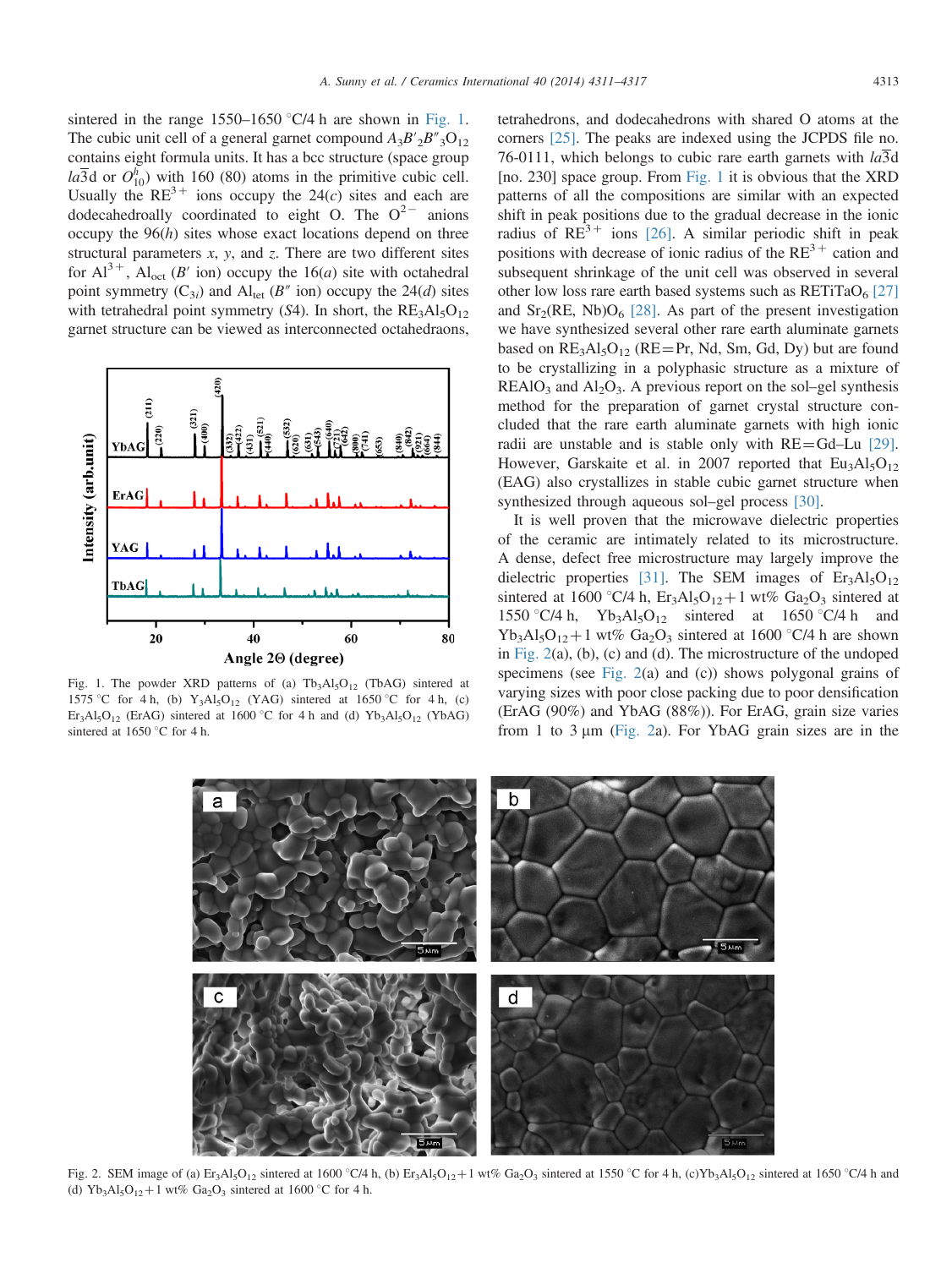<span id="page-3-0"></span>Table 1 Total ionic polarizability, cell volume, sintering temperature, relative density, microwave dielectric properties and thermal properties of rare earth garnet ceramics.

| Material         | Total ionic<br>polarizability $(\check{A})^3$ | Cell<br>volume $(A)^3$ | Sintering<br>temp. $(^{\circ}C)$ | Relative<br>density $(\% )$ | Apparent<br>$\varepsilon_{r}$ | $Q_{\rm u} \times f$<br>(GHz) | $\tau_{\rm f}$<br>(ppm/°C) | Apparent<br>$T_c$ (W/m K) | Porosity corrected<br>$T_c$ (W/m K) | <b>CTE</b><br>(ppm/°C) |
|------------------|-----------------------------------------------|------------------------|----------------------------------|-----------------------------|-------------------------------|-------------------------------|----------------------------|---------------------------|-------------------------------------|------------------------|
| $Tb_3Al_5O_{12}$ | 40.52                                         | 220                    | 1575                             | 92                          | 10.7                          | 13.400                        | $-66$                      | 05.0                      | 5.43                                | 2.86                   |
| $Y_3Al_5O_{12}$  | 39.38                                         | 216                    | 1650                             | 96                          | 10.6                          | 65,000                        | $-45$                      | 12.6                      | 12.90                               | 2.13                   |
| $Er3Al5O12$      | 39.39                                         | 215                    | 1600                             | 90                          | 10.5                          | 11.700                        | $-45$                      | 02.6                      | 2.80                                | 2.83                   |
| $Yb_3Al_5O_{12}$ | 38.64                                         | 213                    | 1650                             | 88                          | 10.3                          | 12.900                        | $-70$                      | 02.0                      | 2.27                                | 2.41                   |

range  $0.5$  to  $2 \mu m$  [\(Fig. 2](#page-2-0)c). From [Fig. 2](#page-2-0)(b) and (d) it can be seen that the  $Ga_2O_3$  added ErAG and YbAG ceramics show a relatively dense microstructure with uniform equiaxed grain structure. It is also noteworthy that there is a decrease in grain size when Er is replaced with Yb ([Fig. 2](#page-2-0)). Furthermore, despite the  $Ga<sub>2</sub>O<sub>3</sub>$  doping, the micrographs do not reveal any secondary phase formation in ErAG and YbAG [\(Fig. 2](#page-2-0)(b) and (d)) which gives a clear indication that  $Ga<sub>2</sub>O<sub>3</sub>$  doping is effective in bringing about densification in garnets through liquid phase sintering or through defect chemistry enhanced densification mechanism.

Table 1 gives the sintering temperature, relative density, microwave dielectric and thermal properties of the series of rare earth garnets. Interestingly, as the size of the cation decreases from  $Tb^{3+}$  to  $Yb^{3+}$  the sintering temperature increases while the relative density decreases (with the exception of YAG). From the present investigation, it is revealed that most of the rare earth aluminate garnets have poor densification in the intrinsic form. For example, relative density of  $Er_3Al_5O_{12}$  is only 90% at sintering temperature of 1600 °C/4 h while in the case of  $Yb_3Al_5O_{12}$  it is 88% when sintered at  $1650 \degree C/4$  h. The different trend is observed in  $Y_3Al_5O_{12}$  (YAG) which shows 96% of its theoretical density at a relatively high sintering temperature of  $1650 \degree C/4$  h.

According to Claussius–Mossotti equation, the dielectric permittivity largely depends on the ionic polarizability. The permittivity of garnets was evaluated using the polarizability and cell volume. Table 1 also gives the total ionic polarizability  $(\alpha_{\rm D})$ , cell volume, quality factor  $(Q_{\rm u} \times f)$  and the temperature coefficient of resonant frequency ( $\tau_f$ ) of pure rare earth garnet ceramics. Since the ionic radius of the cation decreases from  $\text{Tb}^{3+}$  to  $\text{Yb}^{3+}$ , obviously the unit cell volume also decreases. The total ionic polarizabilities of individual material (see Table 1) are calculated from the individual ion polarizabilities [\[23\]](#page-6-0). The  $\alpha_{\rm D}$  of the material shows a linear trend with the ionic radii of the rare earth ions (Tb, Y, Er, Yb). The molecular polarizabilities of YAG and ErAG are close to each other which is due to the fact that both Y and Er show similar ionic poarizabilities [\[23\].](#page-6-0) The apparent  $\varepsilon_r$  value are also given in Table 1, the values are in the range 10.3–10.7. The variation of  $\varepsilon_r$  decreases with decrease in the ionic radii of rare earth elements. The  $Q_u \times f$  values of individual ceramics vary between 12,000 GHz and 65,000 GHz. One among the reason for the low value of  $Q_u \times f$  for the pure rare earth garnets may be due to the low relative density of the samples. The intrinsic structural parameters like anharmonicity in the interaction

between the electric field with the phonon system of the dielectric and extrinsic factors like porosity, impurities and random crystalline orientations affect the quality factor of the ceramics [\[32\]](#page-6-0). One of the effective way to improve densification and hence the quality factor is by aliovalent doping which is being undertaken in this study. The  $\tau_f$  value of the garnet ceramics vary between  $-45$  ppm/ $\degree$ C and  $-70$  ppm/ $\degree$ C.

Table 1 also summarizes the thermal conductivity  $(\lambda)$  of rare earth garnet ceramics. The  $\lambda$  values vary in the range  $2-12$  W m<sup>-1</sup> K<sup>-1</sup>. Essentially thermal conductivity is a measure of the ability of a material to dissipate heat from the ceramic substance. The high  $\lambda$  (12 W/m K) of YAG may be a desirable feature in microelectronic substrates and packages where high thermal conductivity materials are of great demand, as a means to dissipate the heat generated in microelectronic circuits. The thermal conductivity depends on the composition, structure, defect state, temperature and microstructural features such as porosity, cracks and second phases of the material [\[22\]](#page-6-0). The effect of porosity on the  $\lambda$  values can be minimized by calculating the porosity corrected  $\lambda$  values using the following equation [\[32\].](#page-6-0)

$$
\lambda(\text{corrected}) = \frac{\lambda}{1 - P} \tag{5}
$$

where  $P$  is the fractional porosity computed from the apparent and X-ray densities. The values of  $\lambda$  (corrected) obtained for  $RE<sub>3</sub>Al<sub>5</sub>O<sub>12</sub>$  is given in Table 1. The porosity corrected  $\lambda$ decreases when Tb<sup>3+</sup> is replaced with  $Er^{3+}$  and Yb<sup>3+</sup> in rare earth aluminate garnet structure. This may be due to a more inelastic phonon scattering resulting from the substitution and the subsequent reduction in phonon mean free path [\[28\]](#page-6-0). The  $Y_3A_5O_{12}$  shows very high  $\lambda$  value, this may be due to the fact that YAG is less porous (relative density =  $96\%$ ) at 1650 °C/4 h compared to other rare earth garnets. All of the ceramics in this investigation showed a low CTE ( $<$  3 ppm/ $\degree$ C) (Table 1), and is comparable with the CTE value of silicon which is one of the desirable properties for their suitability as microwave substrates [\[3,](#page-5-0)[32\].](#page-6-0)

[Fig. 3](#page-4-0) shows the variation of lattice parameter and measured relative permittivity of gallium oxide added garnet composition as a function of ionic radius of rare earth elements. The ionic radius of the rare earth ion is taken from R.D. Shannon with 6 as the coordination number [\[33\].](#page-6-0) The lattice parameters of TbAG, YAG, ErAG and YbAG are calculated from the XRD pattern by graphical extrapolation using Nelson–Riley function [\[26\].](#page-6-0) The values obtained are  $a=12 \text{ Å}$  for TbAG,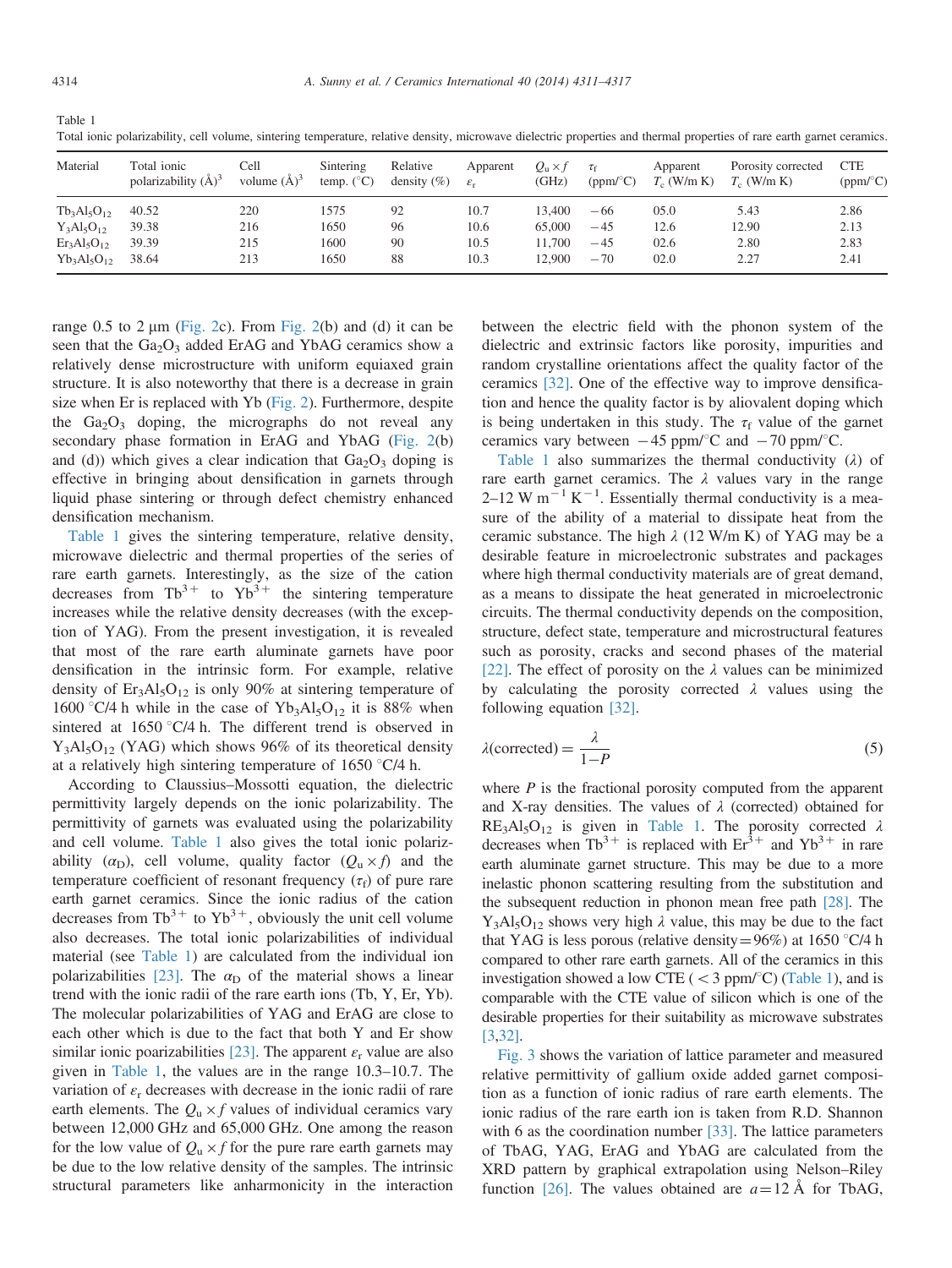<span id="page-4-0"></span>12.02 Å for YAG, 11.96 Å for ErAG and 11.93 Å for YbAG. In the case of YAG, a marginal increase in the lattice parameter is observed, which can be understandable since Yttrium is lighter than the rest of the rare earth elements and does not belong to the lanthanide group. The measured value of  $\varepsilon$ <sub>r</sub> for the Ga<sub>2</sub>O<sub>3</sub> added garnet ceramic composites decrease with decrease in ionic radii of rare earths and it varies between 10.3 and 10.9 monotonously as a function of the ionic radius of rare earth elements.



Fig. 3. The variation of lattice parameter and  $\varepsilon$ <sub>r</sub> measured of RE<sub>3</sub>Al<sub>5</sub>O<sub>12</sub> (RE=Tb, Y, Er, Yb) garnet ceramics as a fuction ionic radius of  $RE^{3+}$  ions.



Fig. 4. The variation of  $\varepsilon_r$  (corrected) and  $\varepsilon_r$  (CM) of RE<sub>3</sub>Al<sub>5</sub>O<sub>12</sub> (RE = Tb, Y, Er, Yb)+1 wt% Ga<sub>2</sub>O<sub>3</sub> garnet ceramics as a function of ionic radii of  $RE^{3+}$  ions.

The Claussius–Mossotti (CM) equation is used for the calculation of  $\varepsilon_r$  (CM) [\[23\]](#page-6-0) since the ionic polarizability and unit cell volume of the rare earth garnets are known. The relative permittivity of a ceramic is very much affected by extrinsic factors such as porosity. Hence Penn et al. proposed a porosity correction factor for the relative permittivity of the material from the density of the sintered specimen [\[34\]](#page-6-0). The  $\varepsilon_r$ (corrected) and  $\varepsilon_r$  (CM) for RE<sub>3</sub>Al<sub>5</sub>O<sub>12</sub> + 1 wt% Ga<sub>2</sub>O<sub>3</sub> are shown in Fig. 4. The  $\varepsilon_r$  (corrected) and  $\varepsilon_r$  (CM) shows almost same value (Fig. 4). Literature shows similar trend of relative permittivity with ionic radii of rare earth ions [\[5\].](#page-5-0) It has been reported that a misfit between the calculated and porosity corrected  $\varepsilon_r$  can occur due to the ionic or electronic conductivity in presence of  $H_2O$  and  $CO_2$  channels, dipolar impurities and also due to the presence of rattling or compressed ions etc. [\[33\].](#page-6-0)

Table 2 summarizes the sintering temperature, relative density,  $\varepsilon_r$  (corrected),  $\varepsilon_r$  (CM) and  $Q_u \times f$  of the gallium oxide added rare earth aluminate garnet ceramics. It is evident that the high sintering temperature ( $>1600$  °C) and low relative density ( $\leq 92\%$ ) delimits the practical application of pure rare earth garnet ceramics. Hence we deliberately add  $Ga<sub>2</sub>O<sub>3</sub>$  as a dopant to  $RE<sub>3</sub>Al<sub>5</sub>O<sub>12</sub>$  ceramic. The introduction of  $Ga<sub>2</sub>O<sub>3</sub>$  into the matrix of  $RE<sub>3</sub>Al<sub>5</sub>O<sub>12</sub>$  could work in one of the following way: (a) even though  $Ga_2O_3$  has a high melting point ( $\sim$ 1740 °C), the additive can generate a low melting eutectic with one of the component of the matrix and hence enhances densification by bringing down the sintering temperature through liquid phase sintering, (b)  $Ga^{3+}$  may partly substitute at the trivalent  $RE^{3+}$  site that may result in the tilting of the oxygen polyhedra since each oxygen is a member of two dodecahedra ie, one octahedron and one tetrahedron, and (c) additive remains at the grain boundary and pin it. Also it should be noted that for 6 fold coordination, the ionic radius of Ga is 0.62 Å which is less likely to be substituted in the  $Al^{3+}$  site whose ionic radius is still smaller (0.535 Å for a coordination of 6). In the present study we observed an improvement in the densification of the garnet ceramics with the addition of  $Ga_2O_3$  and hence one of the beneficial phenomena aforesaid is believed to have occurred (see Table 2). The composites TbAG+1 wt%  $Ga_2O_3$  shows a relative density of 97% at sintering temperature of 1500  $\degree$ C for 4 h, YAG + 1 wt Ga<sub>2</sub>O<sub>3</sub> shows a relative density of 95% at 1600 °C for 4 h while ErAG+1 wt% Ga<sub>2</sub>O<sub>3</sub> shows 98% at sintering temperature of 1550 °C for 4 h and YbAG+1 wt% Ga<sub>2</sub>O<sub>3</sub> shows 95% at 1600  $\degree$ C/4 h. The dense microstructure

Table 2

Sintering temperature, relative density,  $\varepsilon_r$  (corrected),  $\varepsilon_r$  (CM),  $Q_u \times f$  and  $\tau_f$  of the RE<sub>3</sub>Al<sub>5</sub>O<sub>12</sub> (RE=Tb, Y, Er, Yb) with Ga<sub>2</sub>O<sub>3</sub> and YAG+1 wt% Nb<sub>2</sub>O<sub>5</sub> garnet ceramics.

| Material                         | Sintering temp. $(^{\circ}C)$ | Relative density $(\%)$ | $\varepsilon_{r}$ (corrected) | $\varepsilon_{r}$ (CM) | $Q_{\rm u} \times f$ (GHz) | $\tau_f$ (ppm/°C) |
|----------------------------------|-------------------------------|-------------------------|-------------------------------|------------------------|----------------------------|-------------------|
| $Tb_3Al_5O_{12}+1$ wt% $Ga_2O_3$ | 1500                          | 97                      | 11.10                         | 11.10                  | 30,000                     | $-32$             |
| $Y_3Al_5O_{12}+1$ wt% $Ga_2O_3$  | 1600                          | 95                      | 10.90                         | 10.90                  | 25,000                     | $-33$             |
| $Y_3Al_5O_{12}+1$ wt% $Nb_2O_5$  | 1625                          | 96                      | 11.20                         | 11.25                  | 120,000                    | $-48$             |
| $Er_3Al_5O_{12}+1$ wt% $Ga_2O_3$ | 1550                          | 98                      | 10.80                         | 10.90                  | 12,600                     | $-37$             |
| $Yb_3Al_5O_{12}+1$ wt% $Ga_2O_3$ | 1600                          | 97                      | 10.50                         | 10.70                  | 50,000                     | $-58$             |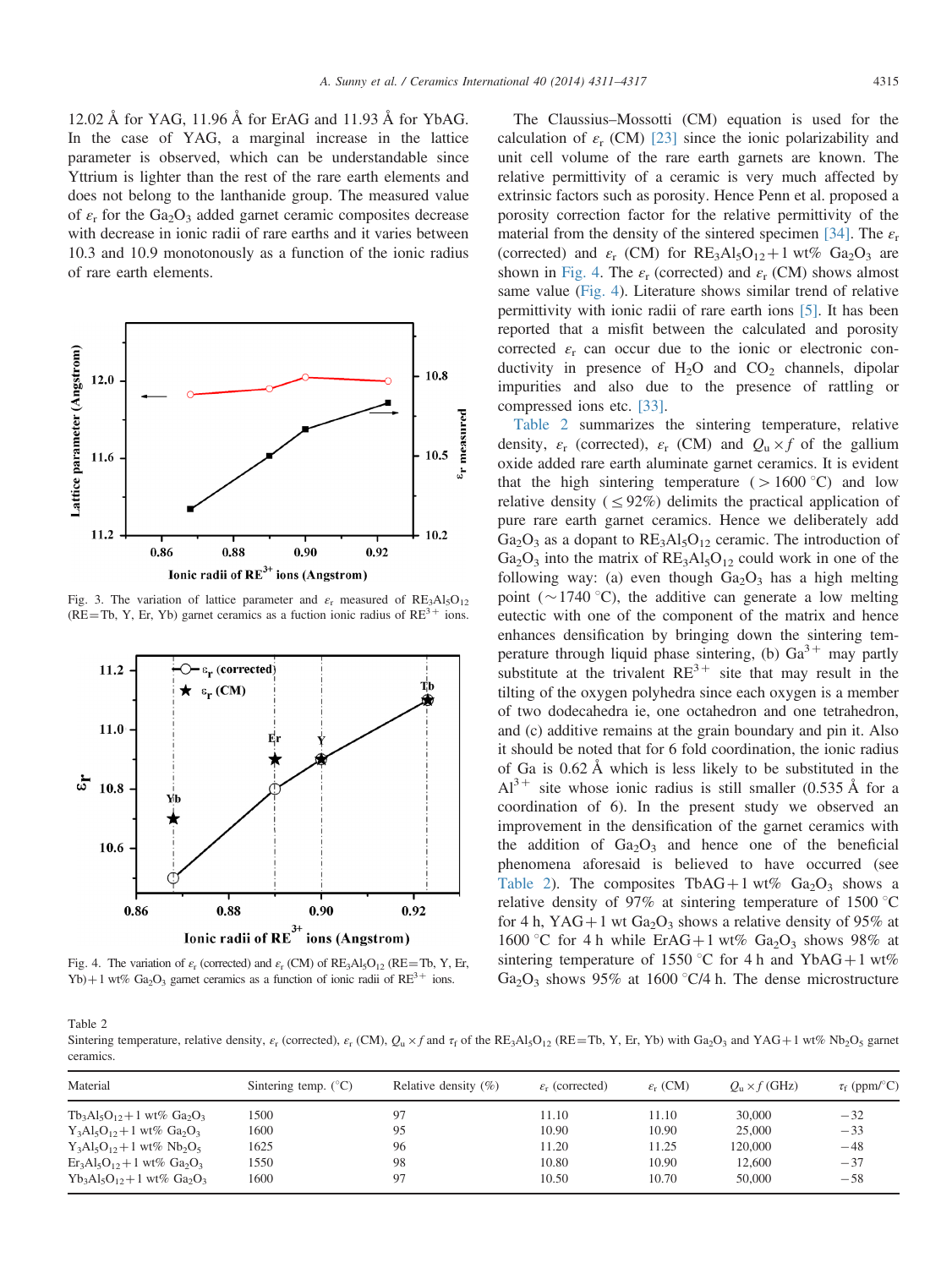<span id="page-5-0"></span>given in [Fig. 2\(](#page-2-0)b) and (d) also indicates that the increase in densification of the  $Ga<sub>2</sub>O<sub>3</sub>$  added rare earth garnet is due to the elimination of pores probably due to liquid phase which might have enhanced the material transport [8]. The  $\varepsilon_r$  (corrected) and  $\varepsilon_r$  (CM) values are shown in [Table 1](#page-3-0),  $\varepsilon_r$  (corrected) value is in an exact agreement with the  $\varepsilon_r$  (CM). A slight variation in the value of  $\varepsilon_r$  (corrected) and  $\varepsilon_r$  (CM) are observed, this may be due to the presence of dipolar impurities and also due to the presence of rattling or compressed ions etc. [\[33\]](#page-6-0).

It should be noted that the  $Q_u \times f$  value of Ga<sub>2</sub>O<sub>3</sub> doped  $Tb_3Al_5O_{12}$  (30,000 GHz),  $Er_3Al_5O_{12}$  (12,600 GHz) and  $Yb_3Al_5O_{12}$  (50,000 GHz) are better than their intrinsic counterparts. The relatively good  $Q_u \times f$  value of these rare earth garnets are due to the corresponding increase in the relative density. However, 1 wt% addition of  $Ga<sub>2</sub>O<sub>3</sub>$  failed to bring about improvements in the properties of  $Y_3AI_5O_{12}$  whose quality factor  $(Q_u \times f)$  dropped down from 65,000 GHz to 25,000 GHz after doping, the reasons for which are yet to be understood. It should be noted that  $1 \text{ wt\%}$  Nb<sub>2</sub>O<sub>5</sub> on YAG increases the  $Q_u \times f$  value up to 120,000 GHz at a sintering temperature of 1650 °C/4 h. We found that  $Nb<sub>2</sub>O<sub>5</sub>$  acts as an effective additive only in YAG and not in the case of other rare earth garnets. In the aliovalent substitution, there is an important issue of the oxygen overstoichiometry from  $Nb<sub>2</sub>O<sub>5</sub>$ , for which there are three plausible mechanisms likely to occur. The first one is an ionic-charge compensation mechanism in which the extra oxygen from  $Nb<sub>2</sub>O<sub>5</sub>$  requires metal vacancies at either  $RE^{3+}$  or  $Al^{3+}$  sites to compensate the overcharge of  $Nb<sup>5+</sup>$ . The second one is an electronic-charge compensation mechanism, in which a couple of extra oxygen ions are released and electrons are required to compensate the overcharge of  $Nb^{5+}$  at  $RE^{3+}$  sites. The last one is an oxygen vacancy filling mechanism, where a slight amount of oxygen is lost and oxygen vacancies formed during high temperature sintering in air. Both the ionic-charge compensation and the electronic charge compensation mechanisms were observed in  $Nb<sup>5+</sup>$  doped TiO<sub>2</sub> [\[35\]](#page-6-0).

It should be noted that the sintering temperature of Yttrium Aluminium Garnet (YAG) ceramic is  $1650^{\circ}$ C, hence there is a possibility of creating an oxygen vacancy during the high temperature sintering. Therefore, the most possible mechanism occurring in YAG ceramic while  $Nb<sub>2</sub>O<sub>5</sub>$  addition is likely to be oxygen vacancy filling mechanism. In oxygen vacancy filling mechanism, the elimination of oxygen vacancies (which are point defects) present in the lattice could be the reason for the observed high  $Q$  of the ceramic. There are several reports which clarifies the validity of the improvement of dielectric properties by the addition of  $Nb<sub>2</sub>O<sub>5</sub>$  dopant as an oxygen supplier. Recently Lee et al. reported the improvement of microwave dielectric properties of  $Bi_2Mo_2O_9$  by the addition of  $Nb<sub>2</sub>O<sub>5</sub>$  [\[36\]](#page-6-0). For further clarity about the reasons responsible for the improved microwave dielectric properties of  $Nb<sub>2</sub>O<sub>5</sub>$ added YAG ceramic require a detailed investigation.

Generally,  $\tau_f$  value depends on the composition, additive and second phase of the material [\[23\].](#page-6-0) The  $\tau_f$  value for the 1 wt%  $Ga<sub>2</sub>O<sub>3</sub>$  added rare earth garnet composite is shown in [Table 2](#page-4-0). The  $\tau_f$  values are in the range  $-32$  to  $-58$  ppm/°C. The good

microwave dielectric and thermal properties make the rare earth garnets a good material for substrate application.

#### 4. Conclusions

The rare earth garnet based on  $RE_3Al_5O_{12}$ , ( $RE = Tb$ , Y, Er, Yb) ceramics were prepared through the mixed oxide route and their structural, dielectric and thermal properties were examined. The intrinsic ceramics showed poor densification and dielectric properties when sintered at temperatures in the range 1550– 1650 °C for 4 h. Hence  $Ga<sub>2</sub>O<sub>3</sub>$  was added to improve the densification of  $RE_3Al_5O_{12}$ , however, the gallium doping was unsuitable for YAG where  $Nb<sub>2</sub>O<sub>5</sub>$  was more appropriate. Among the gallium doped rare earth garnets,  $Yb_3Al_5O_{12}$ +1 wt% Ga<sub>2</sub>O<sub>3</sub> showed better dielectric properties ( $\varepsilon$ <sub>r</sub> = 10.3,  $Q_u \times f = 50,000$  GHz,  $\tau_f = -58$  ppm/°C). However the best microwave properties were observed for  $Y_3Al_5O_{12}$  garnet doped with 1 wt%  $Nb<sub>2</sub>O<sub>5</sub>$  which is likely to be due to oxygen vacancy filling mechanism. In general, rare earth garnet ceramic shows low coefficient of thermal expansion  $(2-3 ppm)^{\circ}$ C) and thermal conductivities are in the range 2–12 W/m K. The physical and microwave dielectric properties make rare earth aluminate garnets a suitable candidate for microwave substrate application.

#### Acknowledgments

The authors acknowledge the financial support from Ministry of Human Resource Development, Government of India, New Delhi. Dr. Prabhakar Rao and M.R. Chandran are also thankfully acknowledged for extending XRD and SEM facilities.

### References

- [1] [R. Tummala, M. Kosec, W.K. Jones, D. Belavic, Electronic Packaging](http://refhub.elsevier.com/S0272-8842(13)01056-0/sbref1) [for High Reliability, Low Cost Electronics, Kluwer Academic Publishers,](http://refhub.elsevier.com/S0272-8842(13)01056-0/sbref1) [The Netherlands, Dordrecht, 1999.](http://refhub.elsevier.com/S0272-8842(13)01056-0/sbref1)
- [2] [K. Maexa, M.R. Baklanov, D. Shamiryan, F. Iacopi, S.H. Brongersma,](http://refhub.elsevier.com/S0272-8842(13)01056-0/sbref2) [Z.S. Yanovitskaya, Low dielectric constant materials for microelectro](http://refhub.elsevier.com/S0272-8842(13)01056-0/sbref2)[nics, Journal of Applied Physics 93 \(2003\) 8793](http://refhub.elsevier.com/S0272-8842(13)01056-0/sbref2)–8841.
- [3] [Y. Guo, H. Ohsato, K. Kakimoto, Characterization and dielectric](http://refhub.elsevier.com/S0272-8842(13)01056-0/sbref3) behavior of willemite and  $TiO<sub>2</sub>$  [doped willemite ceramics at millimetre](http://refhub.elsevier.com/S0272-8842(13)01056-0/sbref3) [wave frequency, Journal of the European Ceramic Society 26 \(2006\)](http://refhub.elsevier.com/S0272-8842(13)01056-0/sbref3) 1827–[1830.](http://refhub.elsevier.com/S0272-8842(13)01056-0/sbref3)
- [4] [L. Vasylechko, A. Senyshyn, U. Bismayer, Perovskite Type Aluminates](http://refhub.elsevier.com/S0272-8842(13)01056-0/othref0005) [and Gallates in Handbook on the Physics and Chemistry of Rare Earths,](http://refhub.elsevier.com/S0272-8842(13)01056-0/othref0005) [vol. 39, 2009, pp. 113](http://refhub.elsevier.com/S0272-8842(13)01056-0/othref0005)–295.
- [5] [S. Thomas, M.T. Sebastian, Microwave dielectric properties of SrRE4-](http://refhub.elsevier.com/S0272-8842(13)01056-0/sbref4)  $Si<sub>3</sub>O<sub>13</sub>$ , Journal of the American Ceramic Society 92 (2009) 2975–2981.
- [6] [S.Y. Cho, I.T. Kim, K.S. Hong, Microwave dielectric properties and](http://refhub.elsevier.com/S0272-8842(13)01056-0/sbref5) [applications of rare-earth aluminates, Journal of Materials Research 14](http://refhub.elsevier.com/S0272-8842(13)01056-0/sbref5) [\(1999\) 114](http://refhub.elsevier.com/S0272-8842(13)01056-0/sbref5)–119.
- [7] [M.R. Varma, N.D. Kataria, Effect of dopants on the low temperature](http://refhub.elsevier.com/S0272-8842(13)01056-0/sbref6) microwave dielectric properties of  $Ba(Zn_{1/3}Ta_{2/3})O_3$  [ceramics, Journal of](http://refhub.elsevier.com/S0272-8842(13)01056-0/sbref6) [Materials Science: Materials in Electronics 18 \(2007\) 441](http://refhub.elsevier.com/S0272-8842(13)01056-0/sbref6)–446.
- [8] C.L. Huang, M.H. Weng, G.M. Shan, Effect of  $V_2O_5$  [and CuO additives](http://refhub.elsevier.com/S0272-8842(13)01056-0/sbref7) [on sintering behavior and microwave dielectric properties of BiNbO4](http://refhub.elsevier.com/S0272-8842(13)01056-0/sbref7) [ceramics, Journal of Materials Science 35 \(2000\) 5443](http://refhub.elsevier.com/S0272-8842(13)01056-0/sbref7)–5447.
- [9] [M.T. Sebastian, H. Jantunen, Low loss dielectric materials for LTCC](http://refhub.elsevier.com/S0272-8842(13)01056-0/sbref8) [applications, a review, International Materials Reviews 53 \(2008\) 57](http://refhub.elsevier.com/S0272-8842(13)01056-0/sbref8)–90.